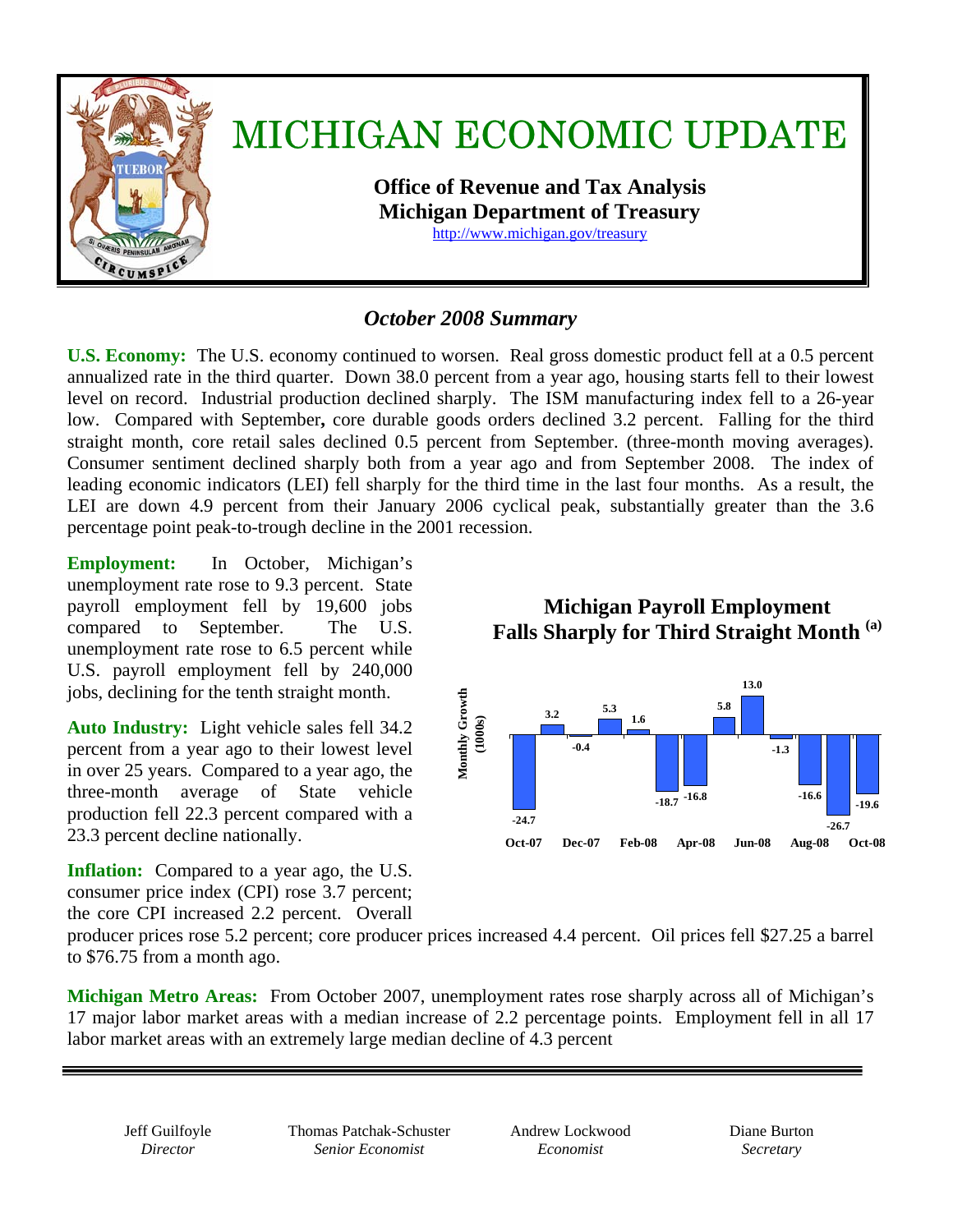#### **Labor Market Statistics**

Michigan's October monthly unemployment rate increased by 0.6 percentage points from last month to 9.3 percent and the current Michigan jobless rate is 1.8 percentage points above a year ago. The October U.S. unemployment rate increased 0.4 percentage points to 6.5 percent and was 1.8 percentage points above a year ago. Monthly unemployment rates fluctuate due to statistical sampling errors and data revisions.



#### **Michigan and U.S. Monthly Unemployment Rates 2005 to 2008**

Source: Michigan Dept. of Labor and Economic Growth and Bureau of Labor Statistics, U.S. Dept. of Labor

- In October, the number of people employed in Michigan was  $4,474,000$ , down  $22,000$  from last month, while the labor force increased by 4,000. The statewide total number of unemployed increased by 27,000 to 457,000.
- United States household employment totaled 145.0 million persons in October, down 297,000 from September. The labor force rose by 306,000 from last month, which meant that there were 603,000 more unemployed people nationally, compared to September.

|                          |         |       | Sep   | Oct                     | <b>Change From</b> |             |                  |               |
|--------------------------|---------|-------|-------|-------------------------|--------------------|-------------|------------------|---------------|
|                          | 2007    | Aug   |       |                         | <b>Prior Month</b> |             | <b>Last Year</b> |               |
|                          | Average | 2008  | 2008  | 2008                    | Level              | $\%$        | Level            | $\frac{6}{6}$ |
| Michigan                 |         |       |       |                         |                    |             |                  |               |
| Labor Force              | 5,020   | 4.943 | 4.927 | 4.931                   | 4                  | $0.1\%$     | $-74$            | $-1.5\%$      |
| Employed                 | 4,660   | 4,504 | 4,496 | 4,474                   | $-22$              | $-0.5\%$    | $-158$           | $-3.4\%$      |
| Unemployed               | 360     | 439   | 430   | 457                     | 27                 | 6.3%        | 84               | 22.6%         |
| <b>Unemployment Rate</b> | 7.2%    | 8.9%  | 8.7%  | 9.3%                    | n.a.               | $0.6\%$ pts | n.a.             | 1.8%          |
| <b>United States</b>     |         |       |       |                         |                    |             |                  |               |
| Labor Force              | 153,124 |       |       | 154,853 154,732 155,038 | 306                | 0.2%        | 3.340            | 2.2%          |
| Employed                 | 146,047 |       |       | 145,477 145,255 144,958 | $-297$             | $-0.2\%$    | 379              | $0.3\%$       |
| Unemployed               | 7.078   | 9.376 | 9.477 | 10.080                  | 603                | 6.4%        | 2,961            | 41.6%         |
| Unemployment Rate        | 4.6%    | 6.1%  | 6.1%  | 6.5%                    | n.a.               | $0.4\%$ pts | n.a.             | 1.8%          |

#### **Employment by Place of Residence** (in thousands)<sup>(a)</sup>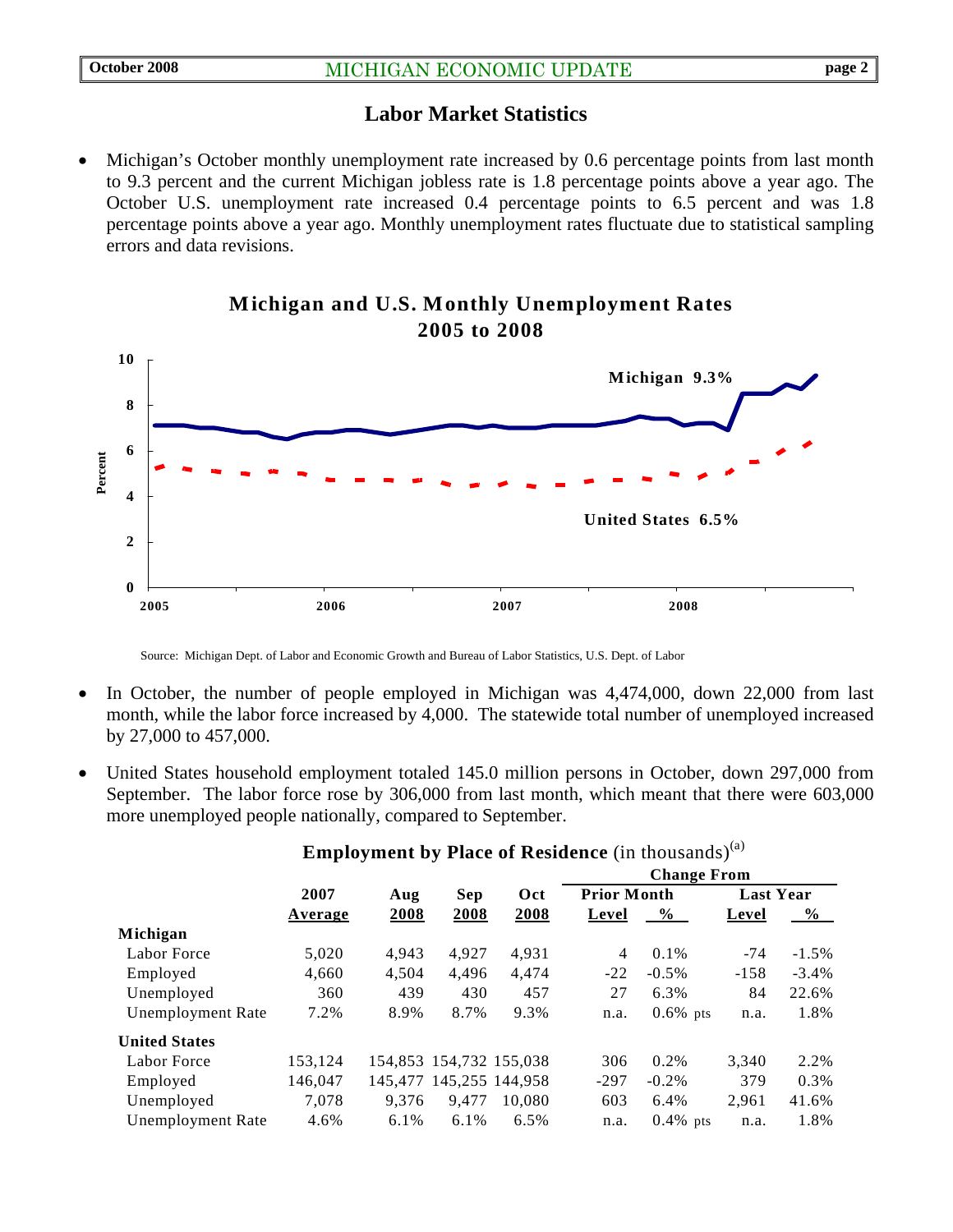#### **Employment by Place of Work**

• From October 2007 to October 2008, Michigan wage and salary employment decreased 71,000 (1.7) percent).State wage and salary employment decreased 20,000 from September. Nationally, October 2008 wage and salary employment fell 519,000 (0.8 percent) from a year ago and was down 240,000 from last month.



- In the goods-producing sector, Michigan employment fell 6.1 percent from a year ago while private service-producing sector employment decreased 0.6 percent compared to last year. From a year ago, October national employment in the goods-producing sector fell 4.3 percent and decreased 0.4 percent in the private service-producing sector.
- Manufacturing weekly hours decreased by 1.6 hours in Michigan compared to last year.

|                                   | <b>Michigan</b> |                    |             |                                 | <b>United States</b> |             |             |                          |
|-----------------------------------|-----------------|--------------------|-------------|---------------------------------|----------------------|-------------|-------------|--------------------------|
|                                   | 2007<br>Average | <b>Oct</b><br>2007 | Oct<br>2008 | <b>Percent</b><br><b>Change</b> | 2007<br>Average      | Oct<br>2007 | Oct<br>2008 | Percent<br><b>Change</b> |
| Wage & Salary Employment          | 4,262           | 4,225              | 4,154       | $-1.7\%$                        | 137.623              | 137.977     | 136.899     | $-0.8%$                  |
| Goods Producing                   | 791             | 767                | 720         | $-6.1\%$                        | 22,221               | 22,101      | 21,152      | $-4.3%$                  |
| Manufacturing                     | 617             | 596                | 566         | $-5.0\%$                        | 13.884               | 13.797      | 13,280      | $-3.7\%$                 |
| Private Service Producing         | 2,814           | 2,807              | 2.791       | $-0.6%$                         | 93.199               | 93,614      | 93,251      | $-0.4%$                  |
| Trade, Trans. & Utilities         | 788             | 787                | 773         | $-1.8%$                         | 26,608               | 26.644      | 26,211      | $-1.6\%$                 |
| <b>Services</b>                   | 1,750           | 1,745              | 1,750       | 0.3%                            | 55,254               | 55,660      | 55,903      | 0.4%                     |
| Local, State & Fed. Gov't         | 657             | 653                | 643         | $-1.5\%$                        | 22,203               | 22,262      | 22,496      | 1.1%                     |
| <b>Manufacturing Weekly Hours</b> | 42.5            | 42.8               | 41.2        | $-1.6$ hrs                      | 41.2                 | 41.2        | 40.6        | $-0.6$ hrs               |

#### **Establishment Employment** (in thousands)<sup>(b)</sup>

#### **Wage and Salary Employment Growth October 2007 to October 2008**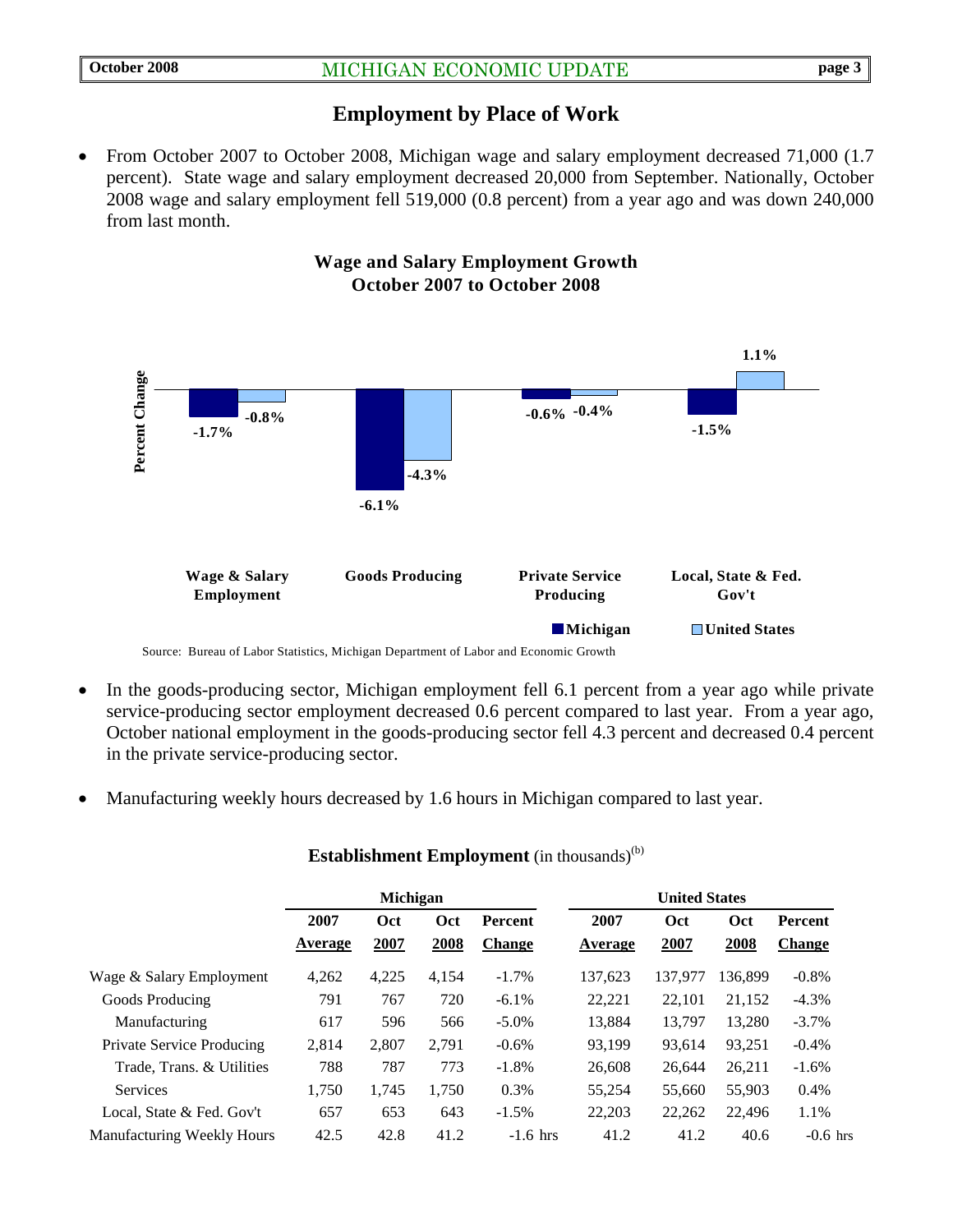#### **Motor Vehicle Industry Sales**

- At a 10.5 million unit annual rate, the October 2008 light vehicle sales rate plummeted to its lowest monthly sales rate in over 25 years. Vehicle sales were down 15.6 percent compared to September and declined by more than a third from a year ago (-34.2 percent). Compared to October 2007, domestic sales were down 36.6 percent while foreign sales fell 26.2 percent. Light truck sales fell 41.5 percent, while autos declined by 25.9 percent.
- Year-to-date, light vehicle were down 14.9 percent with domestic sales declining 17.1 percent and foreign sales falling 7.6 percent. As a result, the foreign share of U.S. vehicle sales increased by 2.0 percentage points to 25.3 percent. Overall year-to-date auto sales were down 6.4 percent; light truck sales have declined sharply (-22.4 percent). Heavy truck sales were down 20.2 percent through October.
- Due to a sharply declining sales rate, October 2008 days' supply of light vehicles rose by 32 days from a year ago to 101 days even while inventories declined by 4.4 percent.

#### **Year-to-Date Truck Sales Down Sharply Compared to a Year Ago**



#### **Motor Vehicle Sales Statistics**

(Millions, unless otherwise specified)

|                                               | 2007    | Aug                        | <b>Sep</b> | Oct           | 3 Month        | Спанде п ош<br><b>Year Ago</b> |               |
|-----------------------------------------------|---------|----------------------------|------------|---------------|----------------|--------------------------------|---------------|
| Motor Vehicle Sales <sup>(c)</sup>            | Average | 2008                       | 2008       | 2008          | <b>Average</b> | Level                          | $\frac{0}{0}$ |
| Autos                                         | 7.6     | 6.8                        | 6.2        | 5.6           | 6.2            | (1.9)                          | $-25.9%$      |
| Domestics                                     | 5.2     | 4.5                        | 4.3        | 3.7           | 4.2            | (1.5)                          | $-28.7%$      |
| Imports                                       | 2.4     | 2.3                        | 1.9        | 1.9           | 2.0            | (0.5)                          | $-19.7%$      |
| <b>Import Share</b>                           | 31.2%   | 33.6%                      | 30.4%      | 33.9%         | 32.6%          | $2.6\%$ pts                    |               |
| <b>Light Trucks</b>                           | 8.5     | 6.9                        | 6.3        | 4.9           | 6.0            | (3.5)                          | $-41.5%$      |
| Domestics                                     | 7.1     | 5.9                        | 5.2        | 4.0           | 5.1            | (3.0)                          | $-42.5%$      |
| <b>Imports</b>                                | 1.4     | 1.0                        | 1.0        | 0.9           | 1.0            | (0.5)                          | $-36.9%$      |
| <b>Import Share</b>                           | 16.3%   | 14.4%                      | 16.7%      | 18.3%         | 16.2%          | $1.4\%$ pts                    |               |
| <b>Total Light Vehicles</b>                   | 16.1    | 13.7                       | 12.5       | 10.5          | 12.2           | (5.5)                          | $-34.2%$      |
| <b>Heavy Trucks</b>                           | 0.4     | 0.3                        | 0.3        | 0.3           | 0.3            | (0.1)                          | $-16.4%$      |
| <b>Total Vehicles</b>                         | 16.5    | 14.0                       | 12.7       | 10.8          | 12.5           | (5.5)                          | $-33.8%$      |
| U.S. Light Vehicle Inventories <sup>(d)</sup> |         | $\overline{\text{Aug-}08}$ | $Sep-08$   | <b>Oct-08</b> | 3 Month        | <b>Change</b>                  |               |
| <b>Total Car</b>                              | 1.374   | 1.092                      | 1.228      | 1.466         | 1.262          | 0.134                          |               |
| Days Supply                                   | 56      | 47                         | 61         | 92            | 67             | 31 days                        |               |
| <b>Total Truck</b>                            | 1.957   | 1.669                      | 1.646      | 1.667         | 1.661          | $-0.277$                       |               |
| Days Supply                                   | 71      | 73                         | 82         | 111           | 89             | 35 days                        |               |

**Change from**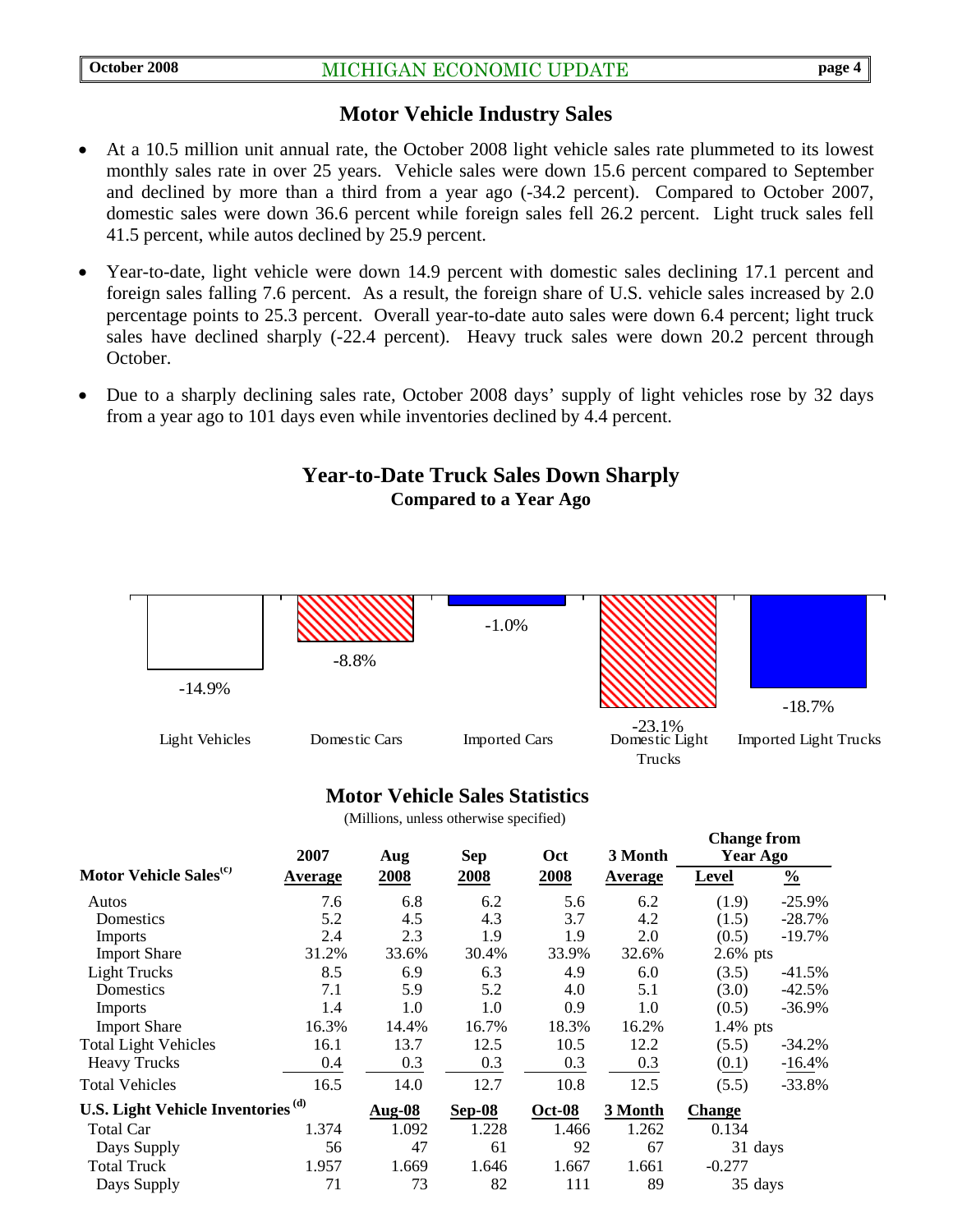#### **Motor Vehicle Industry Production**

- At 175,979 units, October 2008 Michigan motor vehicle production fell sharply from a year ago (-23.5 percent) from a year ago as did national production (-22.7 percent). Michigan's share of national production fell slightly (-0.2 of a percentage point) to 22.9 percent.
- Compared with a year ago, Michigan car production was down 13.1 percent while State truck production was down by nearly a third (-31.7 percent). Nationally, car production was up 2.4 percent and truck production decreased by 37.3 percent.
- The three-month moving average of Michigan vehicle production was down 22.3 percent from a year ago; national production fell 23.3 percent. Year-to-date, Michigan has comprised 20.9 percent of U.S. vehicle production.





#### **Motor Vehicle Production Statistics**

| (Thousands, unless otherwise specified) |                |       |            |       |                | <b>Change from</b><br><b>Year Ago</b> |               |
|-----------------------------------------|----------------|-------|------------|-------|----------------|---------------------------------------|---------------|
|                                         | 2007           | Aug   | <b>Sep</b> | Oct   | 3 Month        | for the Month                         |               |
| U.S. Production <sup>(e)</sup>          | <b>Average</b> | 2008  | 2008       | 2008  | <b>Average</b> | <b>Level</b>                          | $\frac{0}{0}$ |
| Autos                                   | 325.2          | 347.2 | 350.3      | 372.8 | 356.8          | 8.6                                   | 2.4%          |
| Trucks                                  | 582.8          | 347.8 | 392.9      | 394.8 | 378.5          | (234.6)                               | $-37.3%$      |
| Total                                   | 908.0          | 695.0 | 743.2      | 767.6 | 735.3          | (226.0)                               | $-22.7%$      |
| Michigan Production <sup>(f)</sup>      |                |       |            |       |                |                                       |               |
| Autos                                   | 84.1           | 93.8  | 95.6       | 88.7  | 92.7           | (13.4)                                | $-13.1%$      |
| Trucks                                  | 110.2          | 50.5  | 66.1       | 87.3  | 68.0           | (40.6)                                | $-31.7%$      |
| Total                                   | 194.3          | 144.3 | 161.7      | 176.0 | 160.6          | (54.0)                                | $-23.5%$      |
| Michigan as % of U.S.                   | 21.4%          | 20.8% | 21.8%      | 22.9% | 21.8%          | $-0.2\%$ pts                          |               |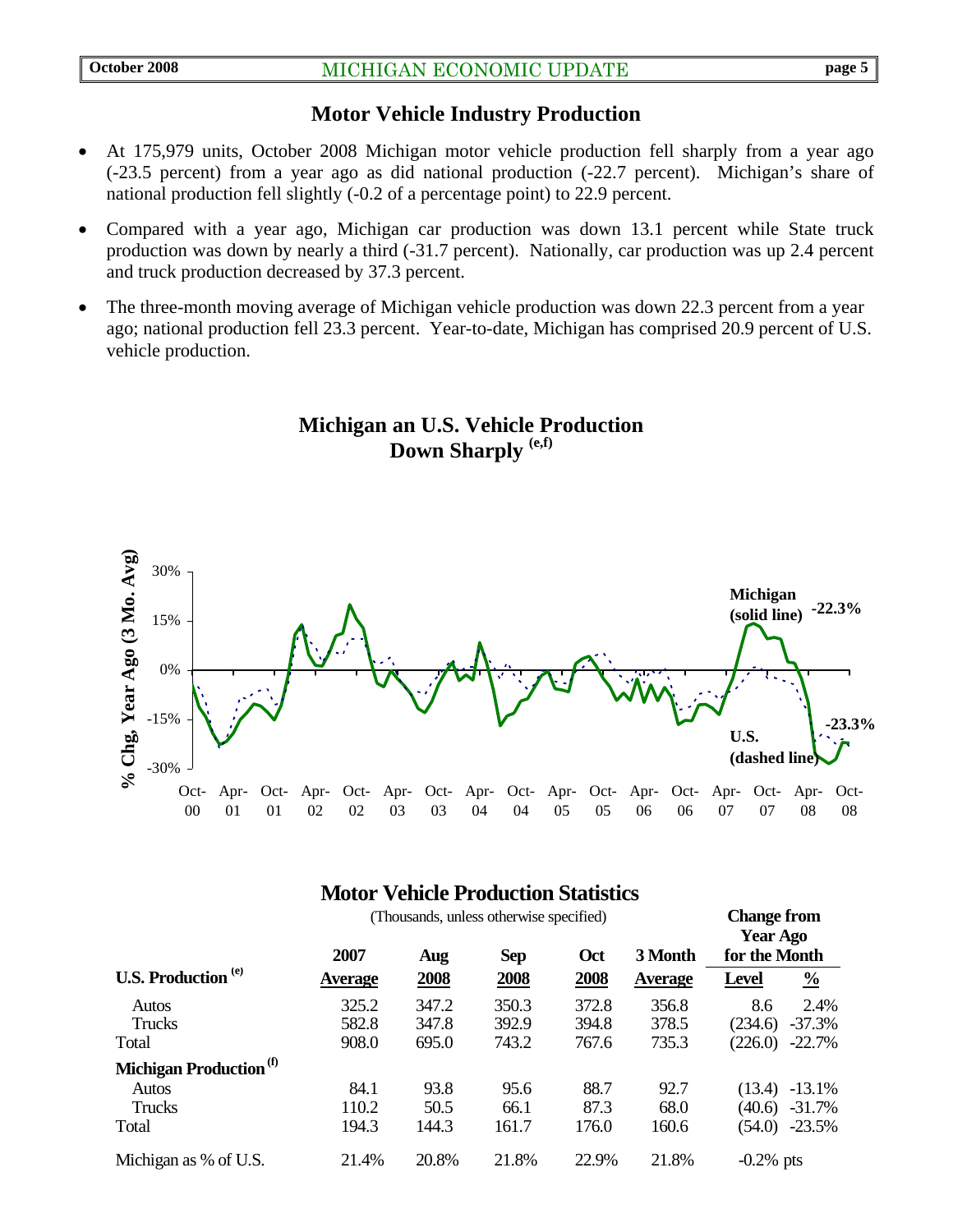#### **October Unemployment Rates Rose Significantly in All Major Michigan Labor Market Areas**  (Not Seasonally Adjusted)

Compared to a year ago, unemployment rates rose in all 17 major Michigan labor market areas. The median unemployment rate increase was 2.2 percentage points. Thirteen areas saw rate increases exceeding 2.0 percentage points. Four areas saw increases equal to or greater than 3.0 percentage points: Flint MSA (3.4 percentage points), Muskegon-Norton Shores MSA (3.1 percentage points), Northeast Lower Michigan and Northwest Lower Michigan (3.0 percentage points).

Between October 2007 and October 2008, employment fell in all 17 major labor market areas with declines exceeding 2.0 percent in 16 areas and a median employment decline of 4.3 percent. Eleven areas saw declines greater than 4.0 percent. Two areas experienced declines exceeding 5.0 percent: Flint MSA (-7.7 percent) and Saginaw-Saginaw Township MSA (-5.8 percent). All 17 areas saw a labor force decline with a median reduction of 1.6 percent. Two areas saw more than a 3.0 percent labor force reduction: Flint MSA (-4.2 percent) and Monroe MSA (-3.2 percent).

Compared to September 2008, non-seasonally adjusted unemployment rates rose in eight areas, but with the median area seeing no change. September 2008 unemployment rates ranged between 6.1 percent (Ann Arbor MSA) to 10.9 percent (Flint MSA).

Between October 2007 and October 2008, the unemployment rate rose in all 83 Michigan counties. Twenty-five counties saw greater than a 3.0 percentage point increase with a median county unemployment rate increase of 2.6 percentage points. Non-seasonally adjusted county unemployment rates ranged between 5.9 percent (Isabella and Leelanau) and 14.2 percent (Baraga).

# Local Area Unemployment Rates<sup>(g)</sup>

|                             | Oct         | <b>Sep</b> | Oct   |
|-----------------------------|-------------|------------|-------|
|                             | 2007        | 2008       | 2008  |
| Local Area                  | <b>Rate</b> | Rate       | Rate  |
|                             |             |            |       |
| Michigan                    | 6.7%        | 8.3%       | 8.6%  |
| Ann Arbor                   | 4.4%        | 6.5%       | 6.1%  |
| <b>Battle Creek</b>         | 6.2%        | 8.2%       | 8.2%  |
| <b>Bay City</b>             | 5.7%        | 7.8%       | 7.8%  |
| Detroit-Warren-Livonia      | 7.8%        | 8.3%       | 8.8%  |
| Flint                       | 7.5%        | 10.9%      | 10.9% |
| <b>Grand Rapids-Wyoming</b> | 5.3%        | 7.5%       | 7.5%  |
| <b>Holland-Grand Haven</b>  | 5.2%        | 7.3%       | 7.5%  |
| Jackson                     | 6.8%        | 9.3%       | 9.4%  |
| Kalamazoo-Portage           | 4.9%        | 7.2%       | 7.1%  |
| Lansing-East Lansing        | 5.0%        | 7.1%       | 7.2%  |
| Monroe                      | 7.7%        | 9.5%       | 9.1%  |
| Muskegon-Norton Shores      | 6.7%        | 9.3%       | 9.8%  |
| Niles-Benton Harbor         | 6.0%        | 8.5%       | 8.4%  |
| Saginaw-Saginaw Township    | 6.2%        | 8.9%       | 8.8%  |
| <b>Upper Penisula</b>       | 5.6%        | 7.5%       | 7.8%  |
| Northeast Lower Mich        | 7.3%        | 9.5%       | 10.3% |
| Northwest Lower Mich.       | 6.2%        | 8.4%       | 9.2%  |



**Unemployment Rate Change**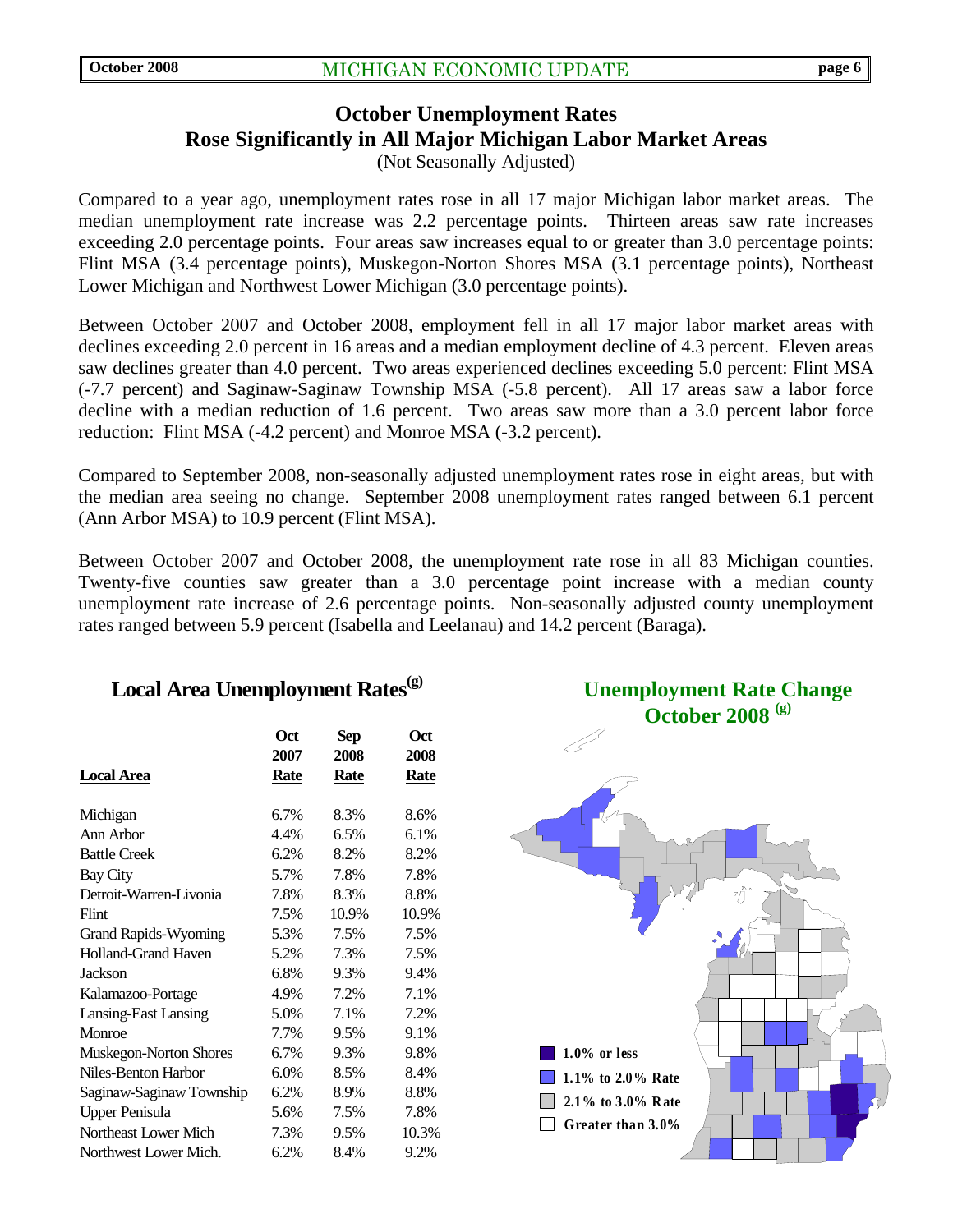#### **University of Michigan Economic Forecast Severe National and Michigan Declines**

On November 20 and 21, 2008, the Research Seminar in Quantitative Economics (RSQE), University of Michigan released its forecast for the U.S. and Michigan economies for 2009 and 2010. Forecast highlights include:

- Real GDP is projected to decline substantially in the current quarter and 2009Q1 and then record no or only anemic growth the remainder of the 2009. Consequently, CY 2009 real GDP is projected to fall 1.0 percent before accelerating to 2.0 percent growth in CY 2010.
- The U.S. unemployment rate is projected to rise sharply from 5.7 percent in 2008 to 7.8 percent in 2009 before increasing still further to 8.1 percent in 2010.
- After having fallen from 16.1 million units to 13.3 million units in 2008, light vehicles are forecast to decline to 12.2 million units in 2009 (a 26-year low). Sales are then expected to rise to 13.6 million units in 2010.
- Michigan wage and salary employment is forecast to plummet 3.0 percent in 2009 (the steepest annual Michigan employment decline since 1982). Then, recording its tenth straight annual decline, 2010 State employment is expected to fall by 1.2 percent.
- In 2009, Michigan's unemployment rate is forecast to increase 2.0 percentage points to 10.3 percent (a 25-year high) and then fall slightly in 2010 to 10.2 percent.
- After growing 2.6 percent in 2008, Michigan's personal income growth is expected to slow to 0.7 percent in 2009 before accelerating to 1.2 percent in 2010. Michigan wages and salaries income is forecast to decline 0.8 percent in 2009 before rising 1.2 percent in 2010.



# **U.S. Economic Forecast Michigan Economic Forecast**



**2008 2009 2010**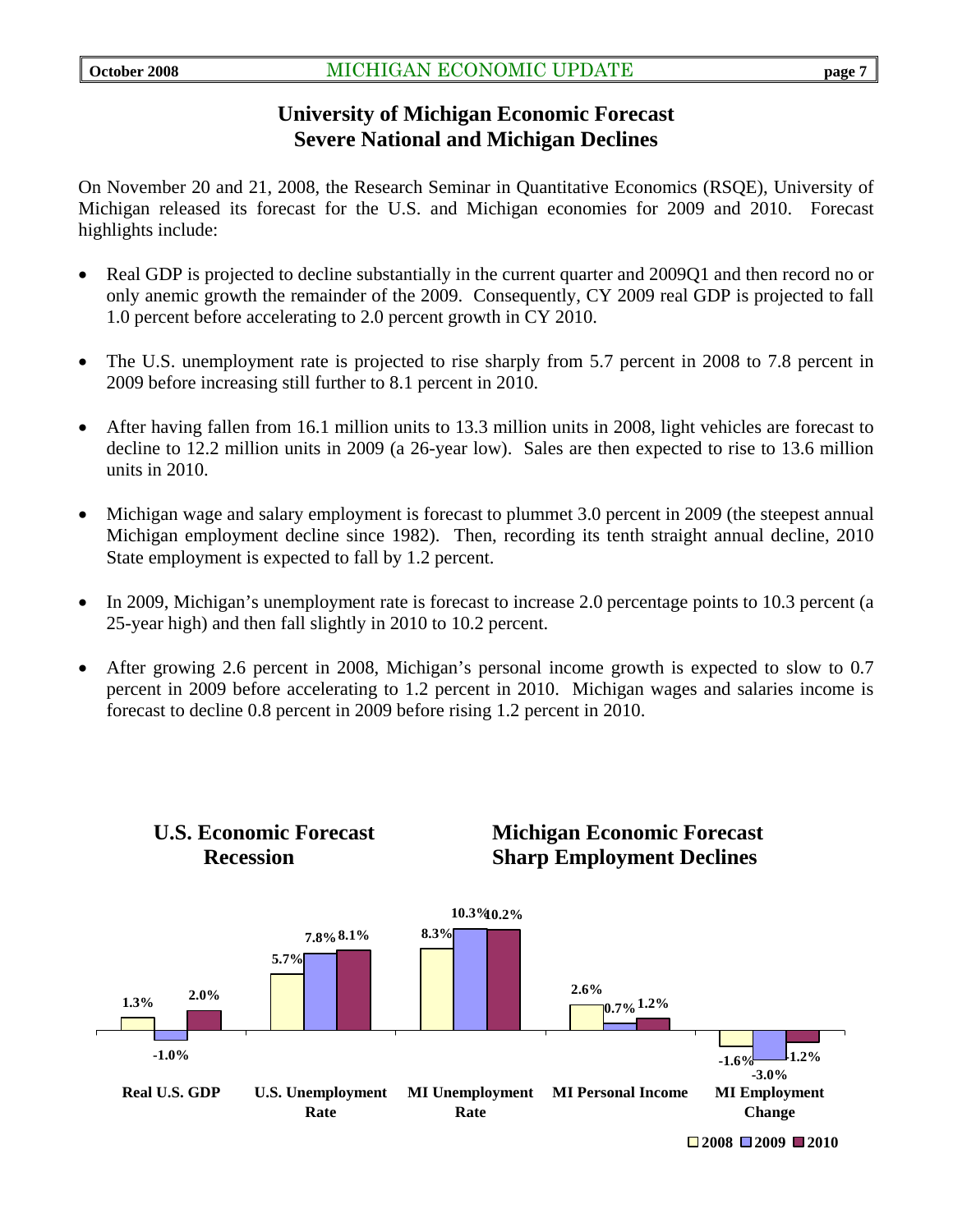# **U.S. Economic Conditions**

|                                                |                |                |                                             |                | <b>Change from</b>      |
|------------------------------------------------|----------------|----------------|---------------------------------------------|----------------|-------------------------|
|                                                | <b>Jul-08</b>  | <b>Aug-08</b>  | Sep-08                                      | $Oct-08$       | <b>Year Ago</b>         |
| <b>KEY ECONOMIC INDICATORS</b>                 |                |                |                                             |                |                         |
| Consumer Sentiment <sup>(h)</sup>              | 61.2           | 63.0           | 70.3                                        | 57.6           | $-23.3$ points          |
| ISM Manufacturing Index <sup>(i)</sup>         | 50.0           | 49.9           | 43.5                                        | 38.9           | $-11.5$ points          |
| ISM Non Manufacturing Index <sup>(i)</sup>     | 49.6           | 51.6           | 52.1                                        | 44.2           | $-11.3$ points          |
|                                                |                |                |                                             |                |                         |
| Business Executives' Confidence <sup>(j)</sup> | 2007.4<br>39.0 | 2008.1<br>38.0 | 2008.2<br>39.0                              | 2008.3<br>40.0 | $-4.0$ points           |
|                                                |                |                |                                             |                |                         |
| <b>INFLATION</b> <sup>(k)</sup>                |                |                |                                             |                | <b>Change from</b>      |
| $1982 - 84 = 100$                              | <b>Jul-08</b>  | <b>Aug-08</b>  | <b>Sep-08</b>                               | <b>Oct-08</b>  | <b>Year Ago</b>         |
|                                                |                |                |                                             |                |                         |
| U.S. Consumer Price Index                      | 220.0          | 219.1          | 218.8                                       | 216.6          | 3.7%                    |
| Detroit CPI                                    | <b>NA</b>      | 209.5          | <b>NA</b>                                   | 205.2          | 1.7%                    |
| <b>U.S. Producer Price Index</b>               | 185.0          | 182.1          | 182.0                                       | 177.3          | 5.2%                    |
|                                                |                |                |                                             |                |                         |
| <b>INTEREST RATES</b>                          |                |                |                                             |                |                         |
| 90 Day T-Bill <sup>(l)</sup>                   | 1.72%          | 1.79%          | 1.46%                                       | 0.84%          | $-3.13%$ points         |
| Aaa Corporate Bonds <sup>(m)</sup>             | 5.67%          | 5.64%          | 5.65%                                       | 6.28%          | $0.62\%$ points         |
| <b>INDUSTRIAL PRODUCTION (m)</b>               | 111.4          | 110.1          | 105.9                                       | 107.3          | $-4.1%$                 |
| <b>CAPACITY UTILIZATION (m)</b>                | 79.6%          | 78.5%          | 75.5%                                       | 76.4%          | $-4.5\%$ points         |
|                                                |                |                |                                             |                |                         |
| <b>RETAIL SALES (n)</b>                        | \$381.6        | \$379.0        | \$374.1                                     | \$363.7        | $-4.1%$                 |
| <b>HOUSING STARTS and SALES</b>                |                |                |                                             |                | % Change From           |
| (Millions Annual Rate)                         | <b>Jul-08</b>  | Aug-08         | $Sep-08$                                    | <b>Oct-08</b>  | <b>Year Ago</b>         |
| Housing Starts <sup>(o)</sup>                  | 0.949          | 0.854          | 0.828                                       | 0.791          | $-38.0\%$               |
| Existing Home Sales <sup>(p)</sup>             | 5.020          | 4.910          | 5.140                                       | 4.980          | $-1.6%$                 |
| <b>DURABLE GOODS ORDERS (q)</b>                | \$218.2        | \$206.1        | \$205.7                                     | \$193.0        | $-10.6%$                |
|                                                |                |                |                                             |                |                         |
| PERSONAL INCOME <sup>(c)</sup>                 |                |                |                                             |                | % Change From           |
| (Billions of Dollars)                          | 2007.3         | 2007.4         | 2008.1                                      | 2008.2         | <b>Year Ago</b>         |
| Michigan                                       | \$347.5        | \$347.9        | \$350.3                                     | \$356.1        | 3.5%                    |
| U.S.                                           |                |                | \$11,699.8 \$11,839.4 \$11,933.1 \$12,146.9 |                | 5.2%                    |
| <b>GROSS DOMESTIC PRODUCT</b>                  |                |                |                                             |                | <b>Annualized % Chg</b> |
| (Billions of Chained 2000                      | 2007.4         | 2008.1         | 2008.2                                      | 2008.3         | <b>From Last Qtr</b>    |
| Dollars) $(c)$                                 |                |                | \$11,620.7 \$11,646.0 \$11,727.4 \$11,712.3 |                | $-0.5%$                 |